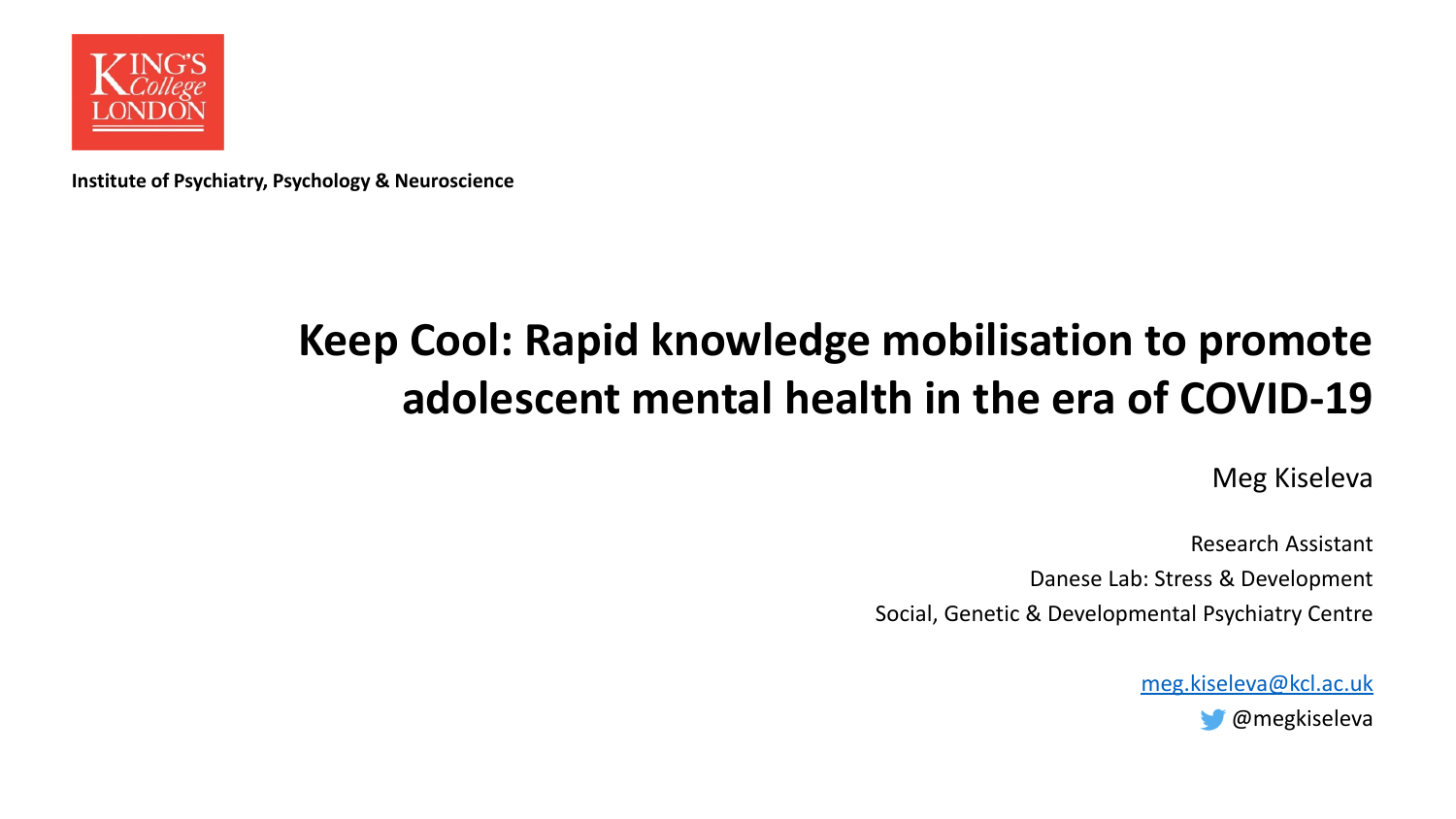# BACKGROUND

- high rates of emotional symptoms
- more stressors
- less support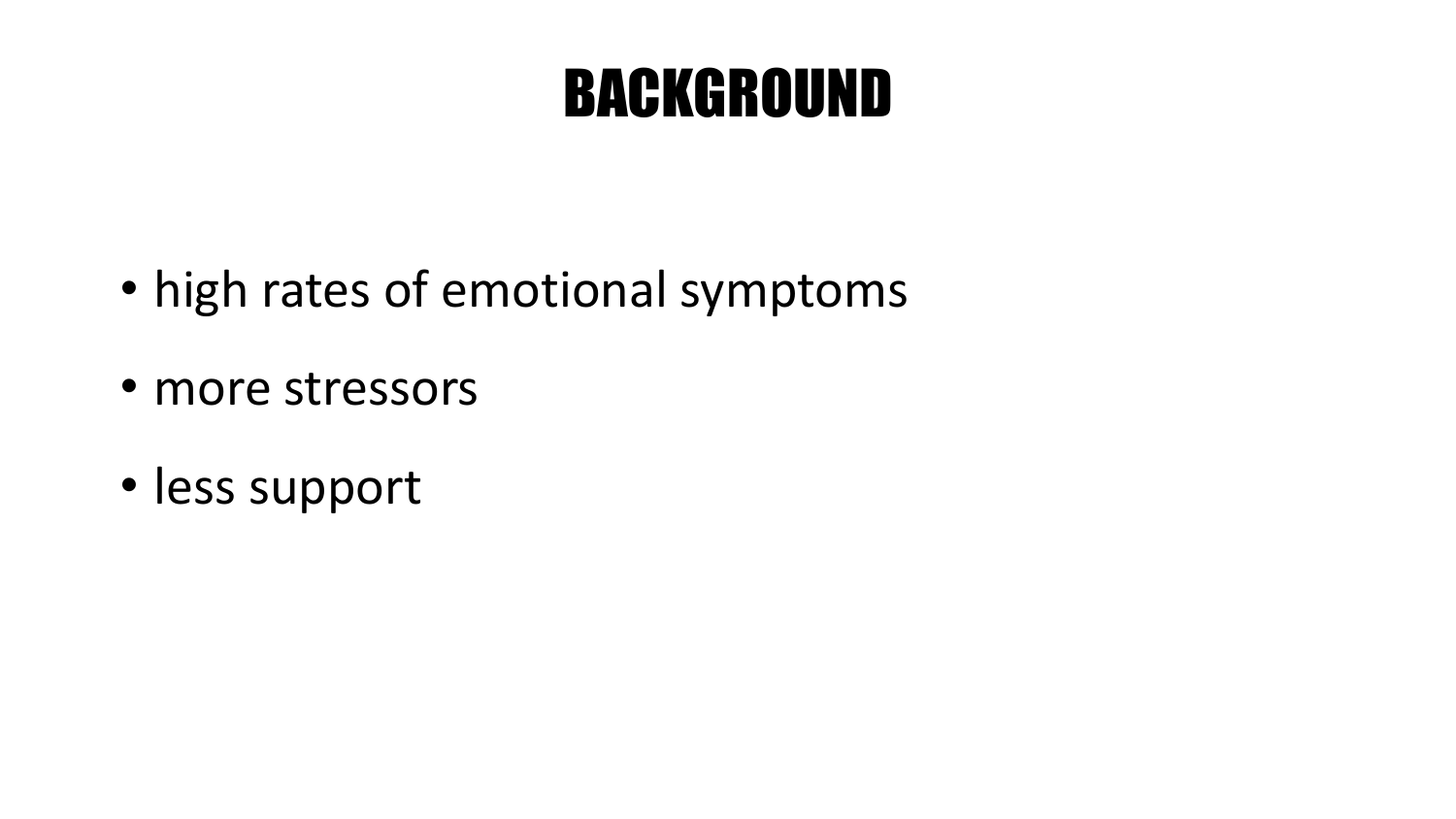### BUILDING ON PRIOR WORK SUPPORTING FAMILIES AND YOUNG PEOPLE DURING COVID-19



#### How to boost positivity for your family at home

Part of **Support** 





By Andrea Danese, Professor of Child & Adolescent **Psychiatry at King's College London** 

<https://www.bbc.co.uk/bitesize/articles/zykkvwx> <https://maudsleycharity.org/familiesunderpressure-emotions/>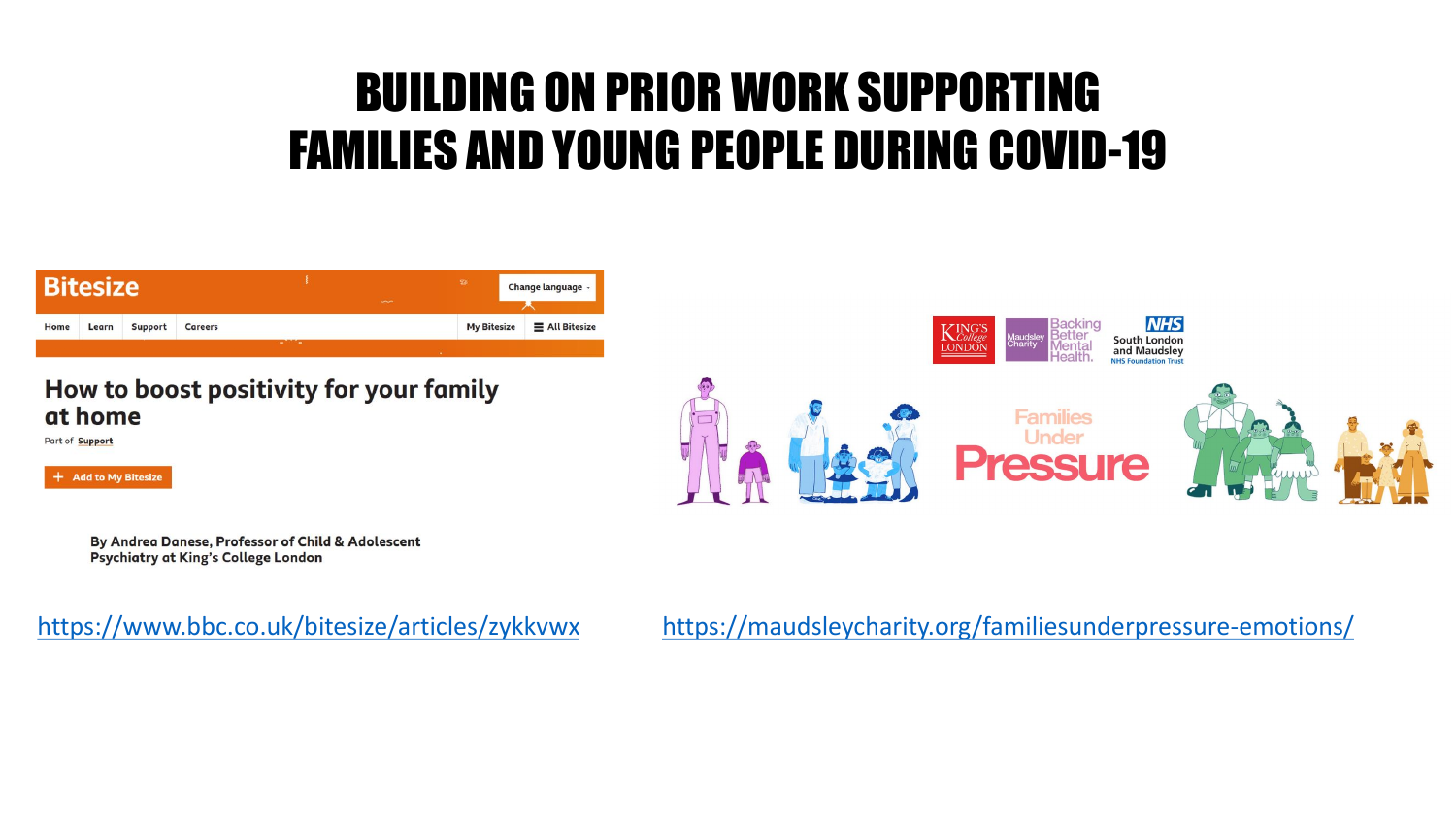# KEEP COOL

Identified and prioritised three emotions with young people: **anxiety, sadness, anger.**

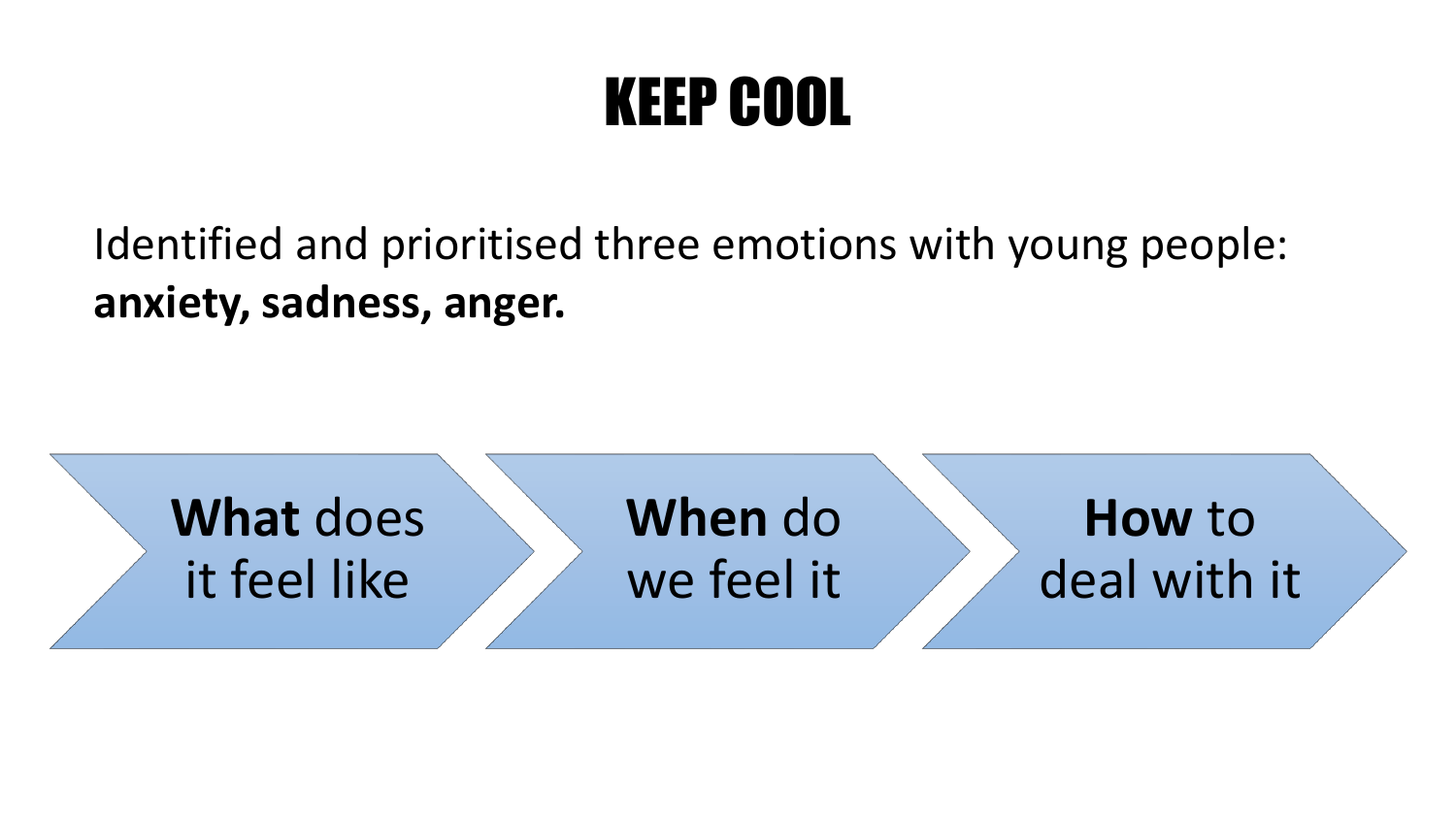# CO-PRODUCTION WITH YOUNG PEOPLE

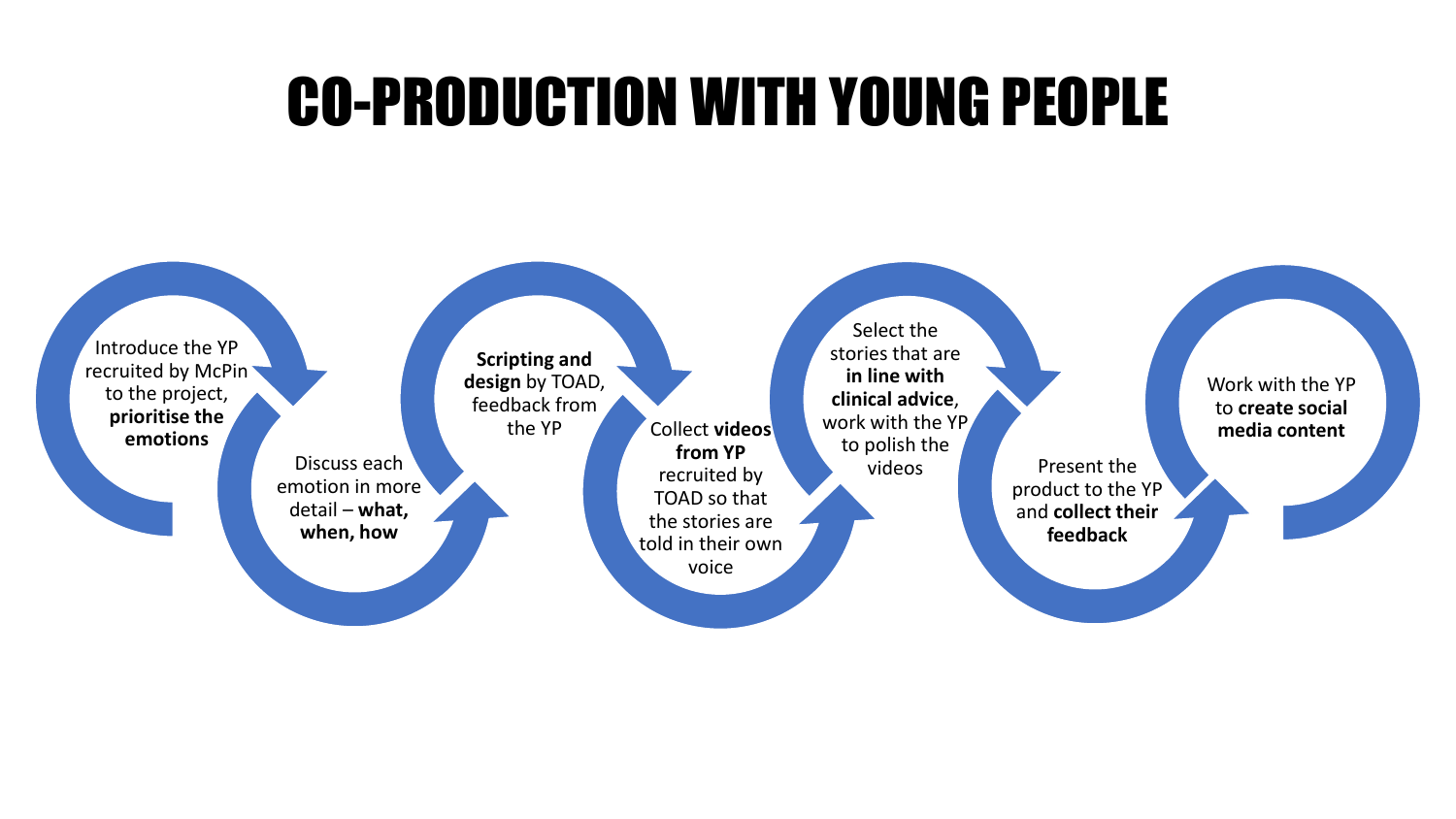# PRODUCT

Three 75-second videos designed for sharing on social media, released in the spring and summer.

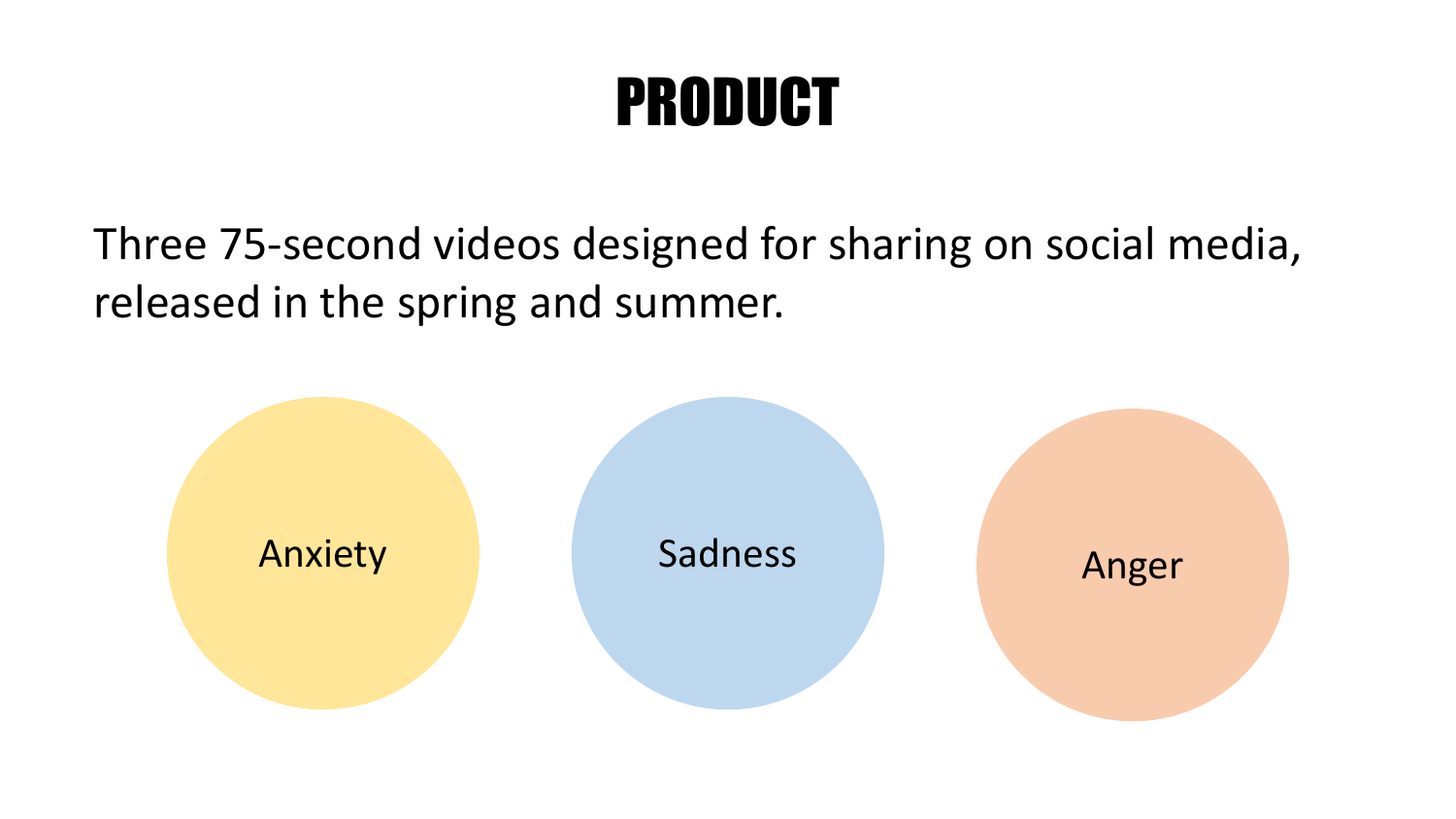# ACKNOWLEDGEMENTS





TOAD.

South London and Maudsley **NHS NHS Foundation Trust** 

National and Specialist CAMHS Trauma, Anxiety & Depression Clinic